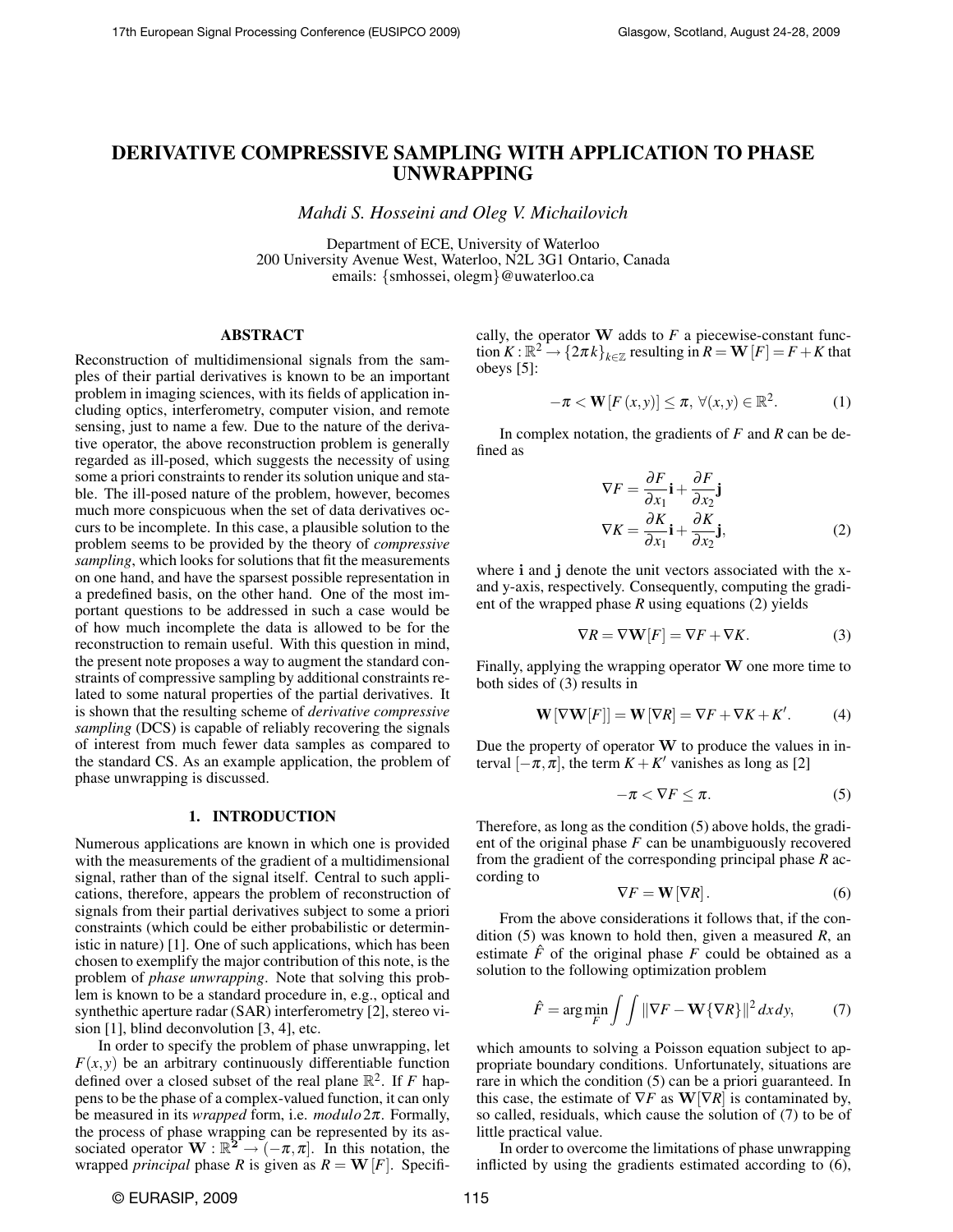a magnitude of different approaches has been hitherto proposed [2]. In the current note, we introduce a different solution to the problem which is based on the concepts of the theory of compressive sampling [5, 6, 7, 8, 9, 10]. In particular, let  $\Gamma \subset \mathbb{R}^2$  be a finite discrete subset over which the values of *F* need to be recovered. Let further  $\Gamma_0$  denote a subset of those points in  $\Gamma$  at which the condition (5) is known to hold, and hence at which the gradient ∇*F* estimated according to (6) can be assumed to be errorless. (Note that the subset  $\Gamma_0$  can be identified based on analysis of the field of residuals as detailed in [2]). Subsequently, we first recover the values of ∇*F* over the whole Γ from its *incomplete* measurements over  $\Gamma_0$ , followed by estimating the original phase *F* using (6). Moreover, in addition to the standard constraints of compressive sampling, we propose to use the constraints stemming from the nature of the gradient as a potential field, viz.

$$
\frac{\partial F(x,y)}{\partial x \partial y} = \frac{\partial F(x,y)}{\partial y \partial x}.
$$
 (8)

We will refer to the problem of reconstruction of *F* from  $\{\nabla F(x, y)\}_{(x, y) \in \Gamma_0}$  as the problem of *derivative compressive sampling* (DCS), and show that using (8) allows considerably reducing the cardinality of  $\Gamma_0$ , while preserving a predefined error rate.

The remainder of this paper is organized as follows. Section 2 provides an overview of compressive sampling, and shows how this theory can be used for solution of the problem of phase unwrapping. In Section 3, some necessary technical details are specified. The performance of the method is analyzed in Section 4, while Section 5 finalizes the paper with a discussion and an outline of our future research directions.

## 2. DERIVATIVE COMPRESSIVE SAMPLING

The theory of compressive sampling addresses the problem of *perfect* reconstruction of signals of interest from their *subcritically sampled* measurements [5, 6, 7, 8, 9, 10, 11]. In the case when incomplete measurements of the derivatives of the signals are available, the resulting reconstruction problem is refereed to as derivative compressive sampling.

# 2.1 Basics of Compressive Sampling

The idea of compressive sampling was first formulated by D. Donoho [6] in the form of the, so called, generalized uncertainty principle. In this initial setup, a bandlimitted signal  $f(t) \in \mathbb{L}_2(\mathbb{R})$  in used for transmission over a channel, in which it "loses" its values on a subset *T*. Formally, one can define

$$
r(t) = (\mathbf{I} - \mathbf{P}_T) f(t) + n(t), \tag{9}
$$

where **I** denotes the identity operator,  $n(t)$  is observation noise, and  $P_T$  denotes the spatial limiting operator of the form

$$
\mathbf{P}_T f(t) = \begin{cases} f(t), & t \in T \\ 0, & \text{otherwise} \end{cases}
$$
 (10)

The second operator used in [6] is a band-limiting operator defined as given by

$$
\mathbf{P}_{\Omega}f(t) \equiv \int_{\Omega} \hat{f}(\omega) e^{2\pi i \omega t} d\omega, \qquad (11)
$$

where  $\hat{f}(\omega)$  denotes the Fourier transform of  $f(t)$ .

The main goal of compressive sampling is to reconstruct the transmitted signal *f* from the noisy recieved signal *r*. The possibility of such a recovery is assured by Theorems 2 & 4 in [6] asserting that if  $|\Omega| |T^c| < 1$  (with  $T^c$  being the complement of  $T$ ) there exists a linear operator  $Q$  and a constant *p* such that

$$
||f - \mathbf{Q}[r]|| \le p||n||,\tag{12}
$$

where  $p \leq (1 - \sqrt{|T^c||\Omega|})^{-1}$ . Specifically, the reconstruction operator  $Q$  is given by

$$
\mathbf{Q} = (\mathbf{I} - \mathbf{P}_T \mathbf{P}_\Omega)^{-1} = \sum_{k=0}^{\infty} (\mathbf{P}_T \mathbf{P}_\Omega)^k.
$$
 (13)

Moreover, the resulting solution is unique, and it can be approximated by truncating the Neumann series in (13) at some finite  $k = N$ .

An addition impetus to the theory of compressive sampling has been given in [7, 8, 9] via introducing the concept of two orthonormal bases  $\Phi$  and  $\Psi$  of  $\mathbb{R}^n$ , which are used for sampling and signal representation, respectively. Moreover, central to the modern theory of compressive sampling are the notions of

- Sparsity, in the sense that signals can be represented by a relatively small number of non-zero coefficients in a properly chosen Ψ, and
- Incoherence, which represents the duality between the sampling  $\Phi$  and representing  $\Psi$  domains, where the coherency

$$
\mu(\Phi, \Psi) = \sqrt{n} \max |\Phi^T \Psi|
$$
 (14)

remains low. Note that here *n* is the number of vectors in the basis.

In its typical setting, compressive sampling refers to the case when an *n*-dimensional signals *f* has to be recovered from its *m* measurements

$$
y_k = \langle f, \phi_k \rangle, \quad k \in M \subset \{1, \dots, n\} \tag{15}
$$

where  $m = #M$  and  $m < n$ . Let  $\Phi_M$  be the  $n \times m$  matrix whose columns are formed by those  $\phi_k$  for which  $k \in M$ . Then, assuming that the signal *f* can be represented as  $f = \Psi c$ , for some coefficient vector  $c \in \mathbb{R}^n$ , the reconstruction is carried out via solving

$$
\min_{c} ||c||_1 = \sum_{k=1}^{n} |c_k|, \ s.t. \ \Phi_M^T \Psi c = y,\tag{16}
$$

where  $y \in \mathbb{R}^m$  stands the vector of *m* measurements in (15).

The above problem can be solved by means of linear programming which, among all solutions obeying the measurement constraint  $\Phi_M^T \Psi_c = y$ , picks the one that has the *sparsest* representation in the domain of Ψ as measured by the  $\ell_1$ -norm of *c*. Moreover, Theorem 1.2 derived in [10] defines a bound on the number of measurements *m*

$$
m \ge C\mu^2(\Phi, \Psi) S \log n \tag{17}
$$

for which *perfect* recovery is possible. Note that in (17), *C* is a constant, while *S* denotes the number of non-zero elements in  $\Psi^T f$ .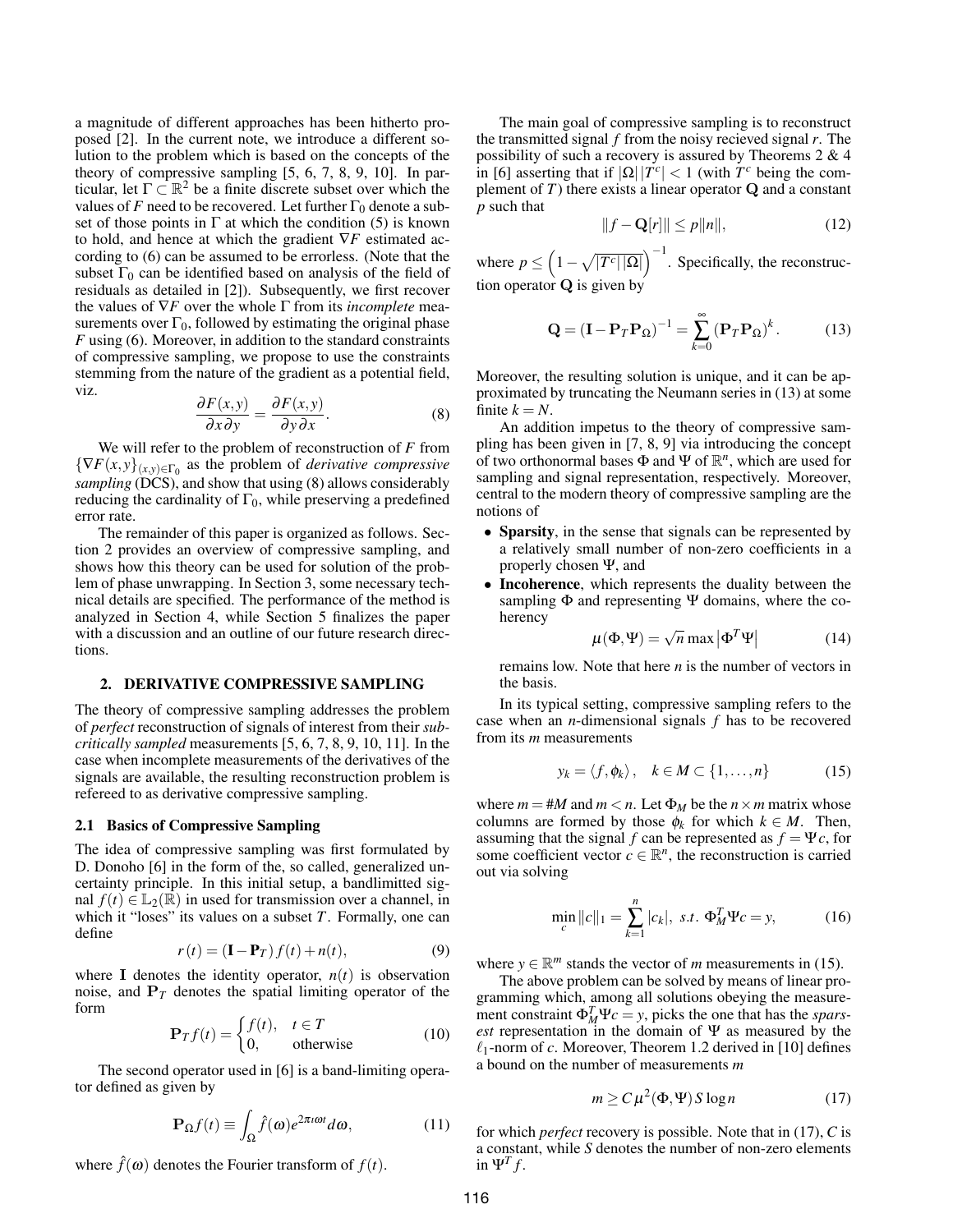#### 2.2 Reconstruction from Partial Derivatives

In the case when only partial derivatives of a signal of interest are available, the sampling operator of compressive sampling becomes the kernel of a derivative operator. In particular, in the 2-D case, we are given the measurements of  $F_x = \frac{\partial F}{\partial x}$ and  $F_y = \partial F / \partial y$ . At this point, there are two possibilities to find  $F$ . The first would be to define  $\Phi$  to be a discretized version of the 1st-order derivative operator. This choice, however, could result in relatively large values of the coherency  $\mu(\Phi, \Psi)$  for the case when  $\Psi$  is a wavelet orthobasis (which is the choice in the present study). This would, in turn, increase the bound in (17), which could be unacceptable for practical considerations. On the other hand, one can define  $\Phi$  to be the Dirac comb (i.e.,  $\Phi = I$ ). In this case, the partial derivatives can be recovered first, followed by integrating the latter using (7).

To proceed with the second of the above-mentioned possibilities, we turn to a discrete setup in which  $F, F_x$  and  $F_y$ are considered to be  $n \times n$  matrices. In this case, the maximal possible number of measurements is equal to  $2n^2$ , and hence  $M \subset \{1, 2, ..., 2n^2\}$ . Specifically, we are interested in the case when  $m = #M < n^2$ .

In 2-D, the partial derivatives  $F_x$  and  $F_y$  can be approximated according to

$$
F_x \simeq F\mathbf{D}
$$
  
\n
$$
F_y \simeq \mathbf{D}^T F,
$$
\n(18)

where D is 2-D difference matrix

$$
\mathbf{D} = \left[ \begin{array}{ccccc} 1 & 0 & \cdots & 0 & 0 \\ -1 & 1 & \cdots & 0 & 0 \\ 0 & -1 & \cdots & 0 & 0 \\ \vdots & \vdots & \ddots & \vdots & \vdots \\ 0 & 0 & \cdots & 1 & 0 \\ 0 & 0 & \cdots & -1 & 1 \end{array} \right] \tag{19}
$$

(Note that the last column of D defines the boundary condition.)

For the sake of notational simplicity, let  $\Phi^{\otimes} = \Phi \otimes \Phi$ and  $\Psi^{\otimes} = \Psi \otimes \Psi$ , where  $\otimes$  stands for the Kronecker matrix product. Moreover, since the sampling sets for the xand y-derivatives may be in general different, we denote the corresponding sampling matrices by  $\Phi_x^{\otimes}$  and  $\Phi_y^{\otimes}$ , respectively. Hence, assuming that there exist coefficients  $c_x$  and  $c_v$  such that  $\text{vec}(F_x) = \Psi^{\otimes} \text{vec}(c_x)$  and  $\text{vec}(F_v) = \Psi^{\otimes} \text{vec}(c_v)$ (with vec denoting the operation of matrix concatenation), the measurement constraints of the DCS problem are defined as

$$
\Phi_x^{\otimes} \Psi^{\otimes} \text{vec}(c_x) = G_x \n\Phi_y^{\otimes} \Psi^{\otimes} \text{vec}(c_y) = G_y,
$$
\n(20)

where  $G_x$  and  $G_y$  are the vectors of measured derivatives. In what follows, the constraints in (20) will be referred to as *primary*.

On the other hand, the cross-derivative (*secondary*) constraints in (8) can now be expressed as

$$
\nabla_x \underbrace{\{\Psi \, c_y \Psi^T\}}_{F_y} = \nabla_y \underbrace{\{\Psi \, c_x \Psi^T\}}_{F_x}.
$$
 (21)



Figure 1: Circular integration paths involving the (*i*, *j*) pixel.

Using some standard rules of the matrix calculus [12], the above equation can be rewritten as

$$
\left[\begin{array}{cc}\n(D^T\Psi) \otimes \Psi & -\Psi \otimes (D^T\Psi) \\
\hline\nB_x & B_y\n\end{array}\right] \underbrace{\left[\begin{array}{c}\n\text{vec}(c_x) \\
\text{vec}(c_y)\n\end{array}\right]}_{\mathbf{c}} = 0 \quad (22)
$$

The matrix  $\mathbf{B} = [\mathbf{B}_x, -\mathbf{B}_y]$  is a full (row) rank matrix, whose condition number is approximately equal to 5*n*/4. In the DCS formulation, this matrix of secondary (crossderivative) constraints is combined with the primary constraints to result in the following optimization problem

$$
\min_{\mathbf{c}} ||\mathbf{c}||_1 = \sum_{k}^{n^2} |c_x(k)| + \sum_{k}^{n^2} |c_y(k)|,
$$
 (23)

subject to

$$
\left[\begin{array}{cc}\Phi_x^{\otimes}\Psi^{\otimes} & \mathbf{0} \\ \mathbf{0} & \Phi_y^{\otimes}\Psi^{\otimes} \\ \Phi_c^{\otimes}\mathbf{B}_x & -\Phi_c^{\otimes}\mathbf{B}_y\end{array}\right]\mathbf{c} = \left[\begin{array}{c}G_x \\ G_y\end{array}\right]
$$

where  $\Phi_c^{\otimes}$  denotes a sub-sampling operator which removes from the secondary constraints (21) those which are linearly dependent on the primary constraints (20) (see below).

Finally, having estimated the partial derivatives  $F_x$  and  $F_y$  as  $\Psi^{\otimes} c_x$  and  $\Psi^{\otimes} c_y$ , respectively, we recover the function (phase)  $F$  as a solution to (7).

# 3. RECOVERING PRIMARY CONSTRAINTS FROM SECONDARY CONSTRAITNS

Since the gradient  $∇F$  is a potential field, its integral over any closed path in  $\mathbb{R}^2$  should be equal to zero, namely

$$
\oint \nabla F(s) \, ds = 0. \tag{24}
$$

Moreover, in the discrete case, the shortest of such paths connects each 4-pixels neighborhood, as shown in Fig. 1. The shown integration paths result in the following set of equations

$$
\begin{array}{l}\n\mathbf{q}_1: F_y(i,j) = F_y(i+1,j) + F_x(i,j) - F_x(i,j+1) \\
\mathbf{q}_2: F_y(i,j) = F_y(i-1,j) + F_x(i-1,j) - F_x(i-1,j) \\
\mathbf{q}_1: F_x(i,j) = F_x(i,j+1) + F_y(i,j) - F_y(i+1,j) \\
\mathbf{q}_3: F_x(i,j) = F_x(i,j-1) + F_y(i+1,j-1) - F_y(i,j-1).\n\end{array} \tag{25}
$$

The constraint equations in (25) can be used to enlarge the set of primary constraints through recovering some of unknown values of  $F_x$  and  $F_y$  from those of their known neighbors. This procedure can be implemented using Algorithm 1 provided below.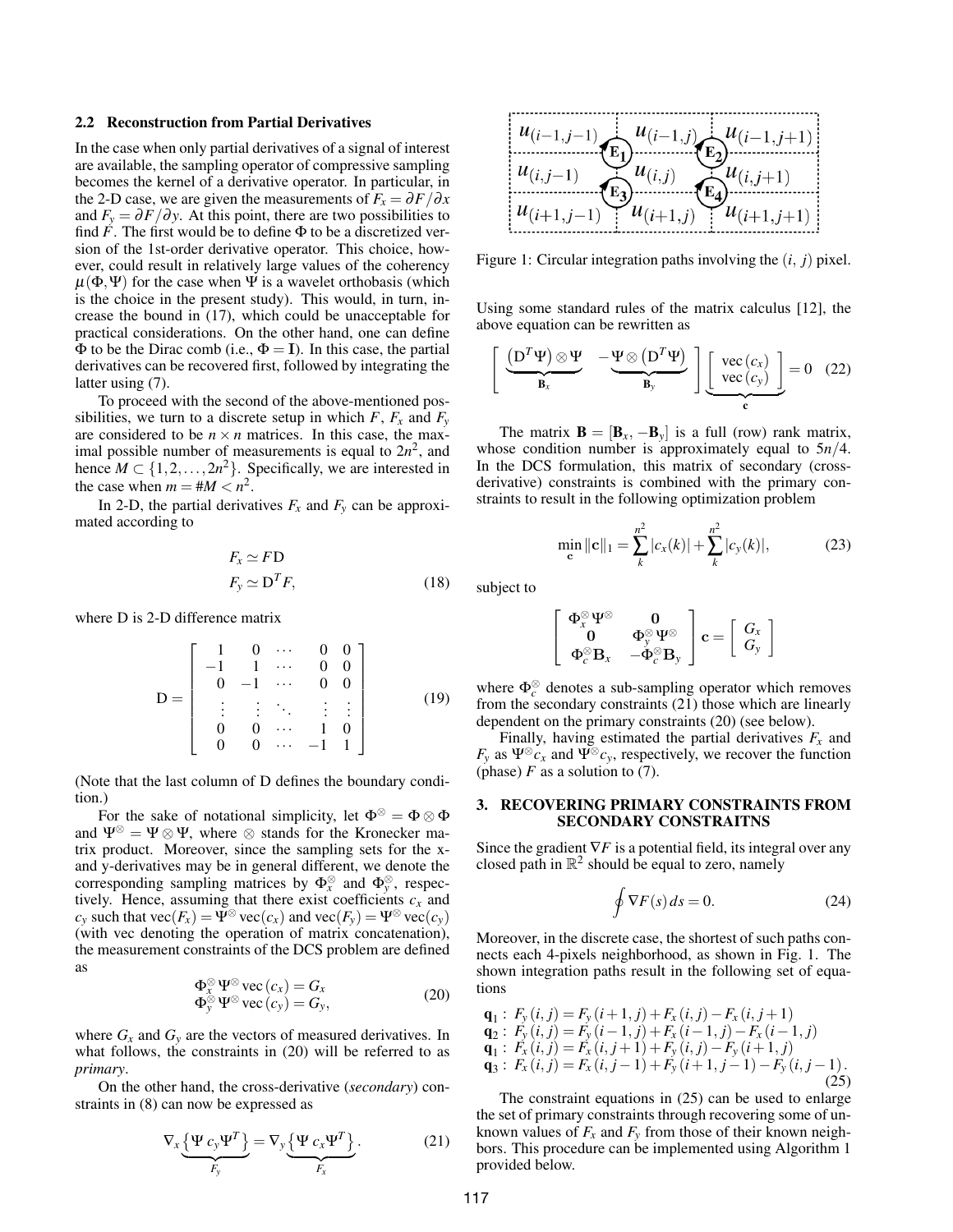| <b>Algorithm 1</b> Optimal recovery of primary constraint      |
|----------------------------------------------------------------|
| while A pixel can be recovered do                              |
| for i, $i = 1$ to n do                                         |
| if all 3 elements in $q_1 \& q_2$ are knwon then               |
| $F_v(i, j) = (q_1 + q_2)/2$                                    |
| else if all 3 elements in $q_1$ are knwon then                 |
| $F_{v}(i, j) = q_{1}$                                          |
| <b>else if</b> all 3 elements in $q_2$ are knwon <b>then</b>   |
| $F_v(i, j) = \mathbf{q}_2$                                     |
| end if                                                         |
| <b>if</b> all 3 elements in $q_1 \& q_3$ are knwon <b>then</b> |
| $F_x(i, j) = (q_1 + q_3)/2$                                    |
| <b>else if</b> all 3 elements in $q_1$ are knwon <b>then</b>   |
| $F_{x}(i, j) = q_{1}$                                          |
| <b>else if</b> all 3 elements in $q_3$ are knwon <b>then</b>   |
| $F_x(i, j) = q_3$                                              |
| end if                                                         |
| end for                                                        |
| end while                                                      |



Figure 2: Recovering the indices of primary constraint for  $256 \times 256$  test images.

Performing Algorithm 1 is a critical step as it maximizes the cardinality of the set of primary constraints, thereby improving the overall probability of recovering the true gradient. Typically, five iterations of the algorithm are sufficient to complete the task. Fig. 2 provides a quantitative characteristics of the algorithm which have been averaged over a number of  $256 \times 256$  test images.

Finally, in order to exclude any linear dependency between the primary and secondary constraints, the matrix  $\Phi_c^{\otimes}$ in (23) should be identified. However, in practice, instead of finding the matrix, we simply remove the rows of  $\bf{B}$  which are linearly dependent on the primary constraints. This can be done using Algorithm 2.

It should be pointed out that while Algorithm 1 maximizes the number of primary constraints, Algorithm 2 guarantees that the constraint matrix in (23) is of full row rank. After the execution of both algorithms, the problem of recovering the (sparse) representation coefficients c can be solved by linear programming. However, in the 2-D case, such a solution could be rather impractical considering the size of Algorithm 2 Elimination of dependent rows of B for  $i, j = 1$  to  $n$  do **if**  $F_v(i, j)$ : known AND  $F_x(i, j)$ : known then **if**  $F_v(i+1, j$ : known OR  $F_x(i, j+1)$ : known then **;** end if else if  $F_v(i, j)$ : known OR  $F_x(i, j)$ : known then if  $F_v(i+1, j)$ : known AND  $F_x(i, j+1)$ : known then  **;** end if **else if**  $F_y(i, j)$ : unknown AND  $F_x(i, j)$ : unknown then if  $F_v(i+1, j)$ : known AND  $F_x(i, j+1)$ : known then **;** end if end if end for



Figure 3: (a) Original phase; (b) Wrapped phase.

signals under consideration. To alleviate the computational burden, in the current work, the sparse solutions have been found using the algorithm detailed in [13].

# 4. RESULTS

We demonstrate the performance of our algorithm using a fringe pattern from the fringe phase data [14]. The original phase and its wrapped version are shown in Figure (3(a)) and (3(b)), respectively. Throughout the experimental study,  $\Psi$ was defined to be an orthogonal basis matrix corresponding to the nearly symmetric wavelet of I. Daubechies having six vanishing moments.

In our first numerical experiment, we compared the performance of the DCS algorithm with that of the standard CS method. Note that the latter can be obtained from the former by simply discarding the cross-derivative constraints (21). Through analyzing the field of residuals corresponding to the estimated phase gradient (see Fig. 4(b)), 23.76% of the total number of gradient samples were dismissed as unreliable. Fig. (4(a)) shows the unwrapped phase estimated using the DCS algorithm. The mean-squared error (MSE) of the estimation was found to be 0.116%. As a comparison, the same solution was computed using the standard CS, whose MSE was found to be equal to 2.35%. Thus, one can see